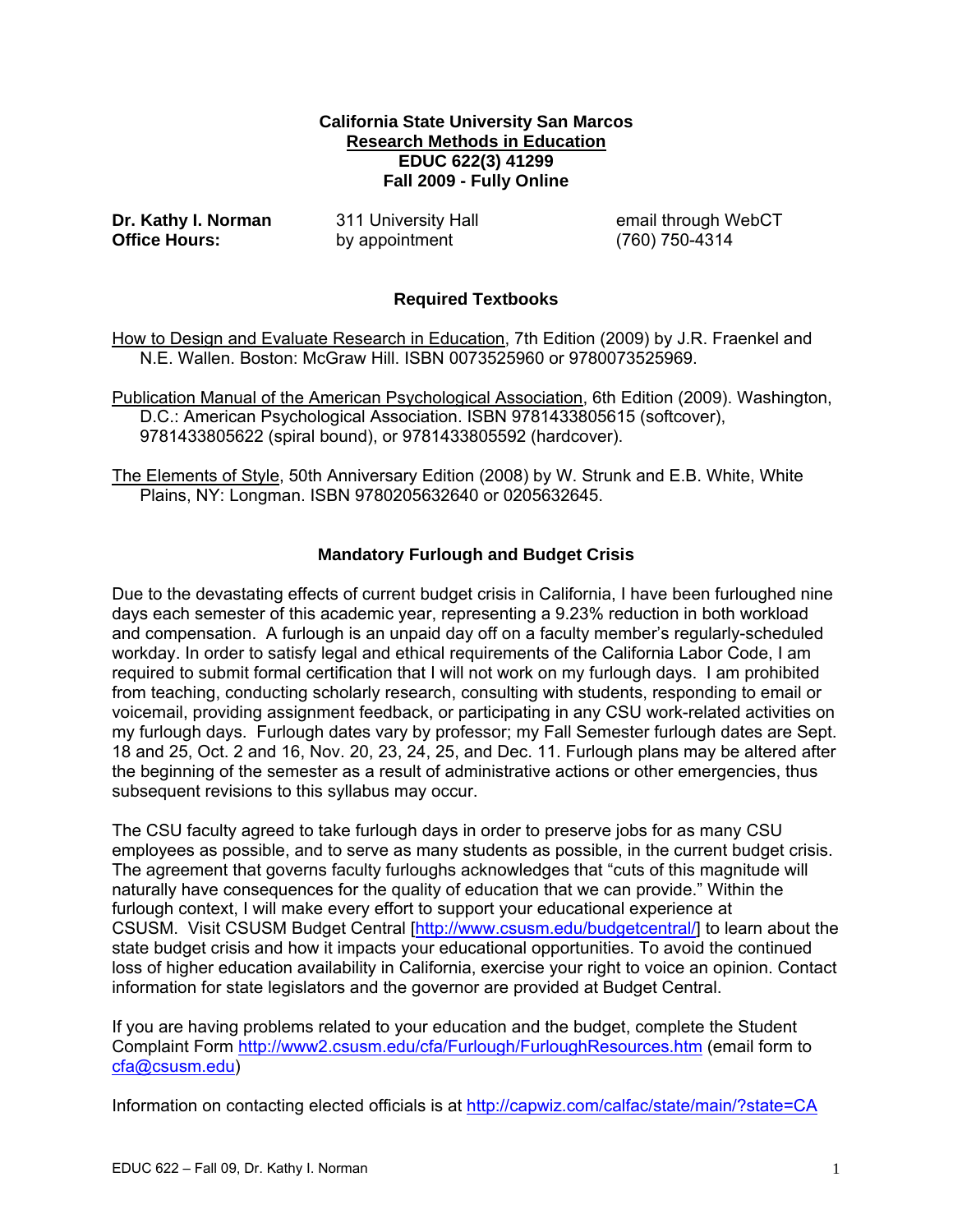## **COE Attendance Policy**

Due to the dynamic and interactive nature of course in the COE, all students are expected to attend all classes and participate actively. At a minimum, students must attend more than 80% of class time, or s/he may not receive a passing grade for the course at the discretion of the instructor.

#### **College of Education Mission Statement**

The mission of the College of Education Community is to collaboratively transform public education by preparing thoughtful educators and advancing professional practices. We are committed to diversity, educational equity, and social justice, exemplified through reflective teaching, life-long learning, innovative research, and on-going service. Our practices demonstrate a commitment to student-centered education, diversity, collaboration, professionalism and shared governance.

(adopted by COE Governance Community, October 1997)

#### **Students with Disabilities Requiring Reasonable Accommodations.**

Students are approved for services through the Disabled Student Services Office (DSS). This office is located in Craven Hall 5205, and can be contacted by phone at (760) 750-4905, or TTY (760) 750-4909. Students authorized by DSS to receive reasonable accommodations should meet with their instructor during office hours or, in order to ensure confidentiality, in a more private setting.

#### **Writing**

In keeping with the All-University Writing Requirement, all courses must have a writing component of at least 2,500 words (approximately 10 pages) which can be administered in a variety of ways.

#### **Resources**

**The Elements of Style** - Read and follow!

**APA Manual, 6th Edition** - Follow APA guidelines on all formatting, etc. Be cautious using internet sources for APA style because they may reference earlier edition rules or may have incorrect information.

**Plagiarism Prevention for Students** – This resource provides self tutorial and self- check quizzes to ensure understanding of basic principles. http://library.csusm.edu/plagiarism/

**Turn It In –** This tool is available to faculty and students may be provided access by their instructors. It assists in identifying passages in your writing that is similar to the original work others. This will assist you in identifying un-cited work of others and afford you the opportunity to properly cite it. www.turnitin.com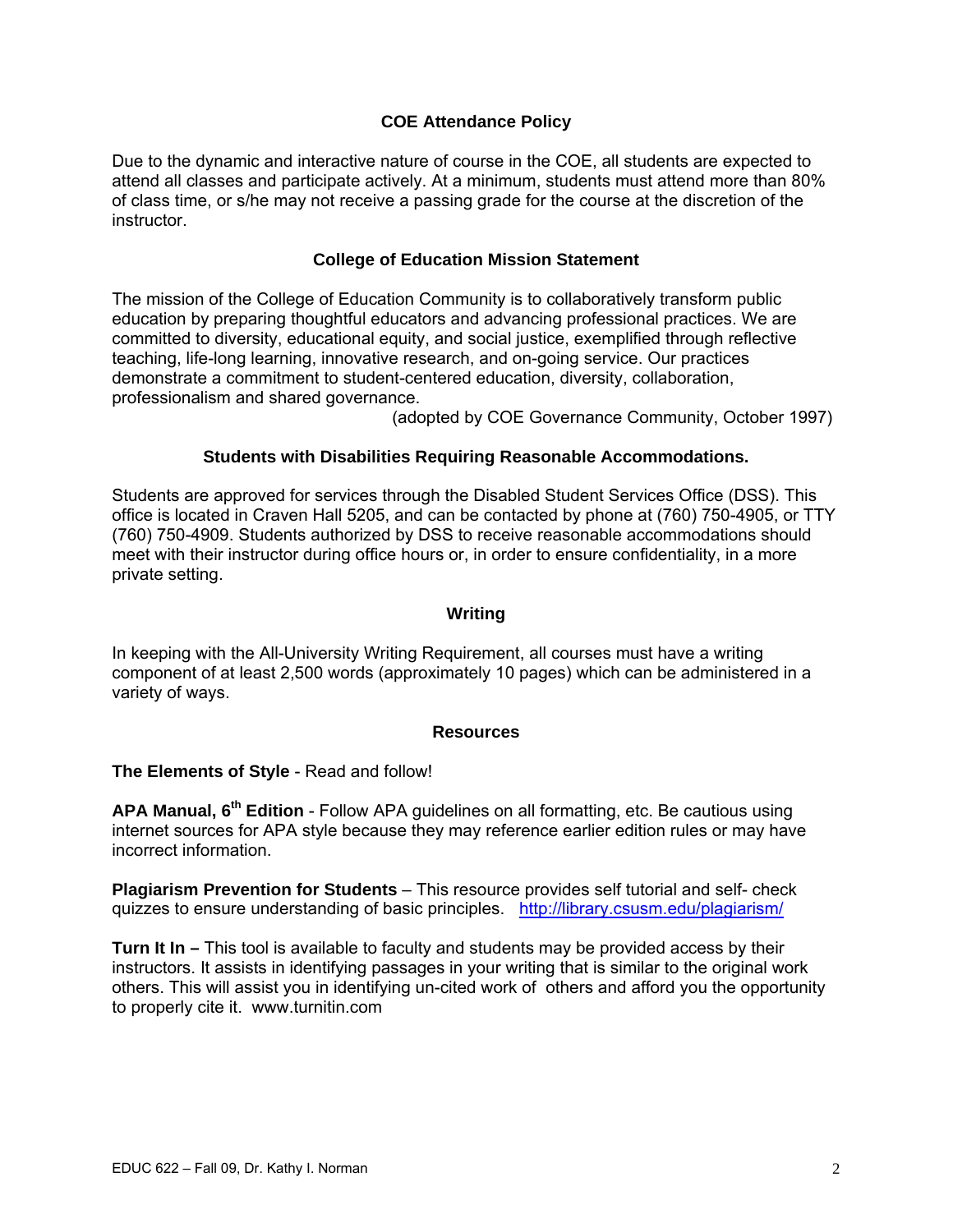#### **Course Description**

This course is designed to introduce educational practitioners to the fields of educational research and evaluation. We will explore quantitative and qualitative methods of designing and conducting research and evaluation in the context of classroom settings. We will further examine measurement, assessment, common statistical techniques and methods for critiquing research and program evaluation studies. Students will write a research proposal, including the first three chapters, references and appendices. During the course, students will increase their: understanding of various research methodologies and statistical techniques, ability to critique educational research, knowledge of educational research, skills in planning research, and ability to summarize and interpret research.

## **Course Goals**

During the course, students will: $\square\square$ 

- Develop a working understanding of research methods and designs for educational settings; $\square \square$
- Enhance their practical understanding of both quantitative and qualitative research methods;□□
- Be able to analyze the strengths and limitations of educational research studies; $\Box$  $\Box$
- Be able to determine the appropriate use of educational research in addressing student achievement issues in schools.
- Be able to refer to appropriate sources to find the answers to research and evaluation problems and produce a comprehensive review of the literature. $\Box$  $\Box$
- Develop a working understanding of descriptive and inferential statistical techniques; $\Box$  $\Box$
- Design a proposal for a research study; and  $\Box$
- • Utilize correct APA style writing and citations.

#### **Assessment of Course Objectives**

| 1. Discussions                                           | $25$ pts. |
|----------------------------------------------------------|-----------|
| 2. Journals                                              | $15$ pts. |
| 3. Ch I Statement of the Problem                         | 5 pts.    |
| 4. Ch II Review of Literature                            | $10$ pts. |
| 5. Team Presentation on Research Method                  | $10$ pts. |
| 6. Research Proposal (Ch I-III, References & Appendices) | 20 pts.   |
| 7. Individual Research Proposal Presentation             | 5 pts.    |
| 8. Other Assignments                                     | $10$ pts. |

#### **Assessment 1**

#### **Discussions**

Each week you will have Discussion assignments. See Discussion and Journal Guidelines for specifics on expectations and grading.

#### **Assessment 2**

#### **Journals**

Each week you will have a Journal assignment. See Discussion and Journal Guidelines for specifics on expectations and grading.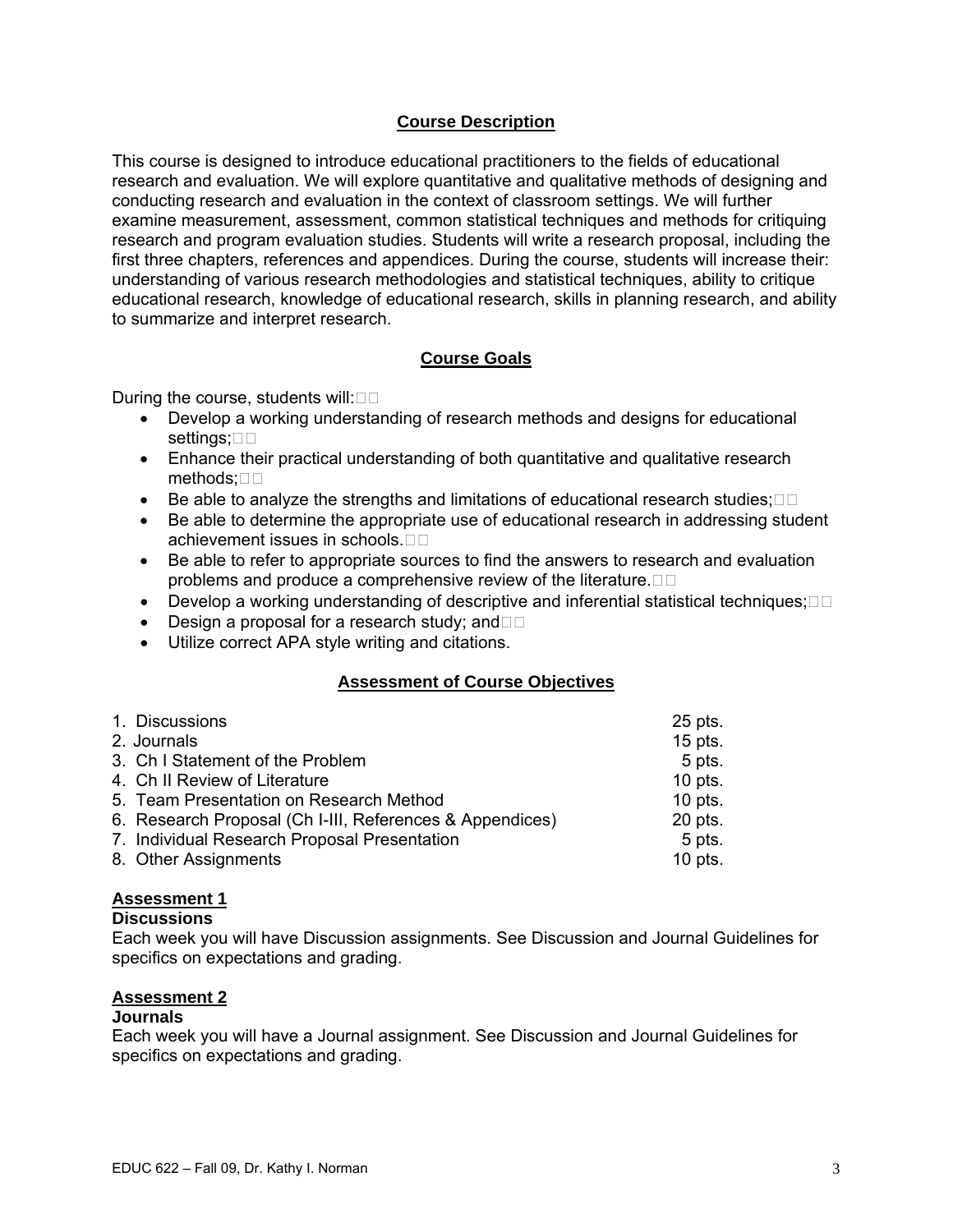# **Assessment 3**

# **Assessment 3 Ch I Statement of the Problem**

You will turn in Chapter I Statement of the Problem of the Research Proposal in Module 4. include:

1. Introductory Paragraph including a narrative "hook"

- 2. Background
- 3. Statement of the Problem
- 4. Purpose of the Study
- 5. Rationale
- 6. Research Questions
- 7. Hypotheses
- 8. Significance of Study (who will benefit)
- 9. Applications
- 10. Limitations
- 11. Definitions of Terms
- 12. Summary Paragraph leading into Chapter II-Review of Literature

Your writing should "flow" and you should not label each component, although all components should be present. Follow APA format and use 11 or 12 pt. Arial or Helvetica font.

# **Assessment 4**

# **Assessment 4 Ch II Review of Literature**

You will turn in Chapter II Review of Literature of the Research Proposal in Module 6. See Research Proposal, below, for list of components. Your review of literature should be organized around common themes that you found in your articles (not by individual articles). You should talk about the articles within the subheadings of your common themes. You are writing one overview of all of the articles together, not each one separately. Remember to discuss common themes or threads that run through all or some of the papers; do not have one separate paragraph about each paper. If a paper included something unique and significant, you can certainly discuss it. Follow correct guidelines for citing: Be sure to give the authors credit if you take something directly from their paper. Make sure you use quotation marks and include the page number if you are taking an exact quote. Make sure that all of your articles were about research studies conducted by the author(s). How do you know if it was research? The authors will discuss the research question(s), how they collected and analyzed data, and what the results

Chapter II should have an introduction that ties the review of literature to your research question. The body of the chapter should be organized by underlying themes or threads (subtopics) that your articles address. You should have a summary at the end that summarizes the review of literature and how it is linked to your research question, and which leads the reader into Chapter III-Methodology. You should also include references. Follow APA format throughout.

## **Assessment 5**

#### **Team Presentation on Research Method**

You will work with another person to present one of the Research Methods to the class, using MediaSite or Lecshare Pro. Team presentations on research methods will be in Modules 7-12. Be sure to explain the method thoroughly and to present an example study using that method. You may have the class interact, and/or complete a related assignment. Each research method is highlighted in one of the chapters in your text.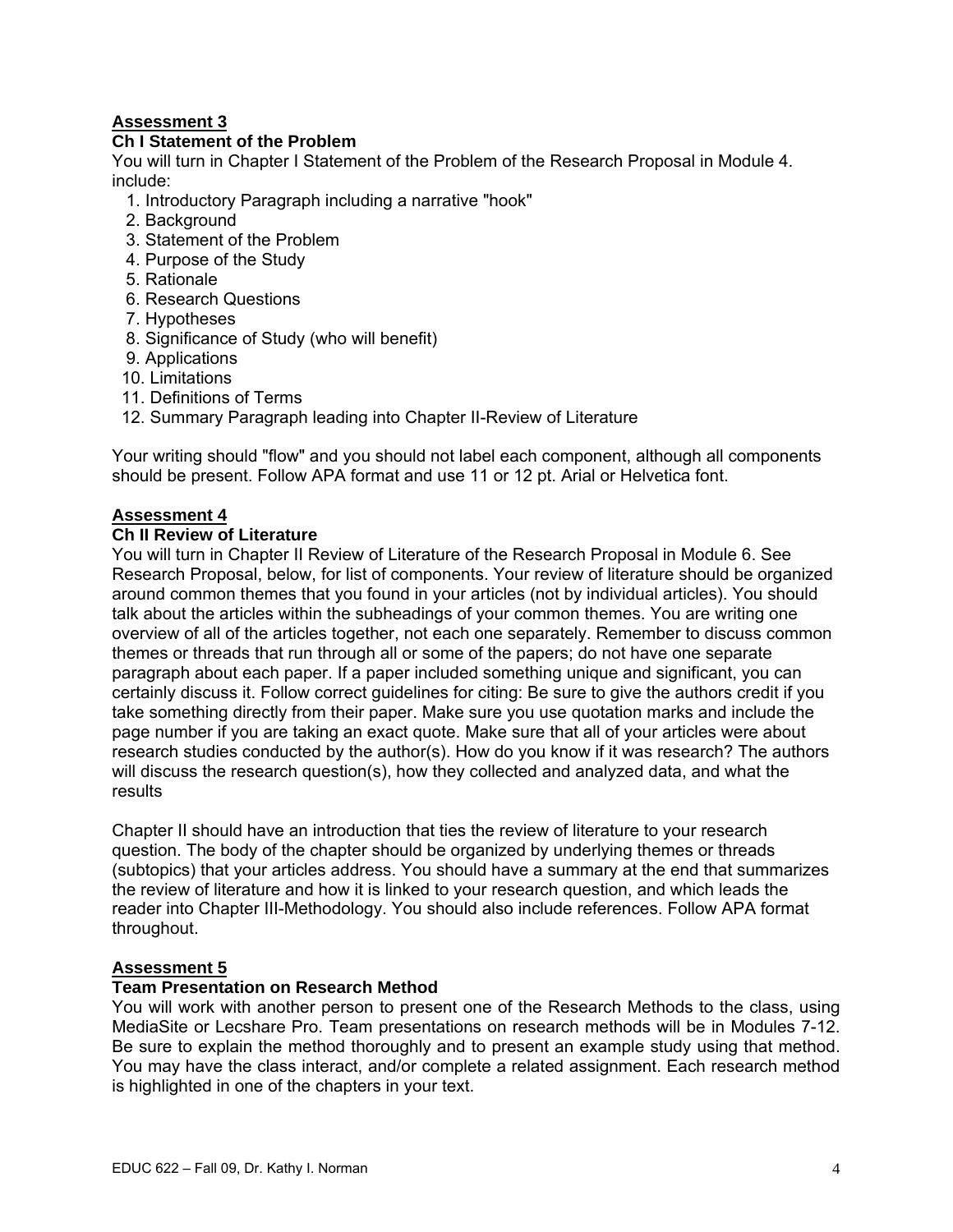#### **Assessment 6**

#### **Research Proposal (Ch I-III, References & Appendices**)

You will prepare a formal research proposal. Follow APA format throughout the paper. Be sure to have an introduction and summary for each chapter. Include:

Title Page Table of Contents Chapter I - Introduction to Study "Narrative hook" Introduction **Background** Purpose of the Study and Rationale Research Questions and Hypotheses **Objectives** Significance of Study and Applications Deficiencies in what we know Identification of audiences who will potentially benefit **Limitations** Definitions of Terms

Chapter II - Review of Literature Introduction (ties literature review to Ch I. Subtopic Sections arranged by theme, not by article Summary of Literature Review

Chapter III - Methodology

Introduction Design Subjects **Materials** Procedures Data Analysis **Summary** References **Appendices** 

- A Time Schedule
- B Budget
- C Instruments
- D others-optional

## **Assessment 7**

#### **Individual Research Proposal Presentation**

You will present your research proposal to the class, using a MediaSite or Lecshare Pro.

# **Assessment 8**

#### **Other Assignments**

These include an ERIC Search, Article Critique and several smaller assignments, listed under Module Assignments.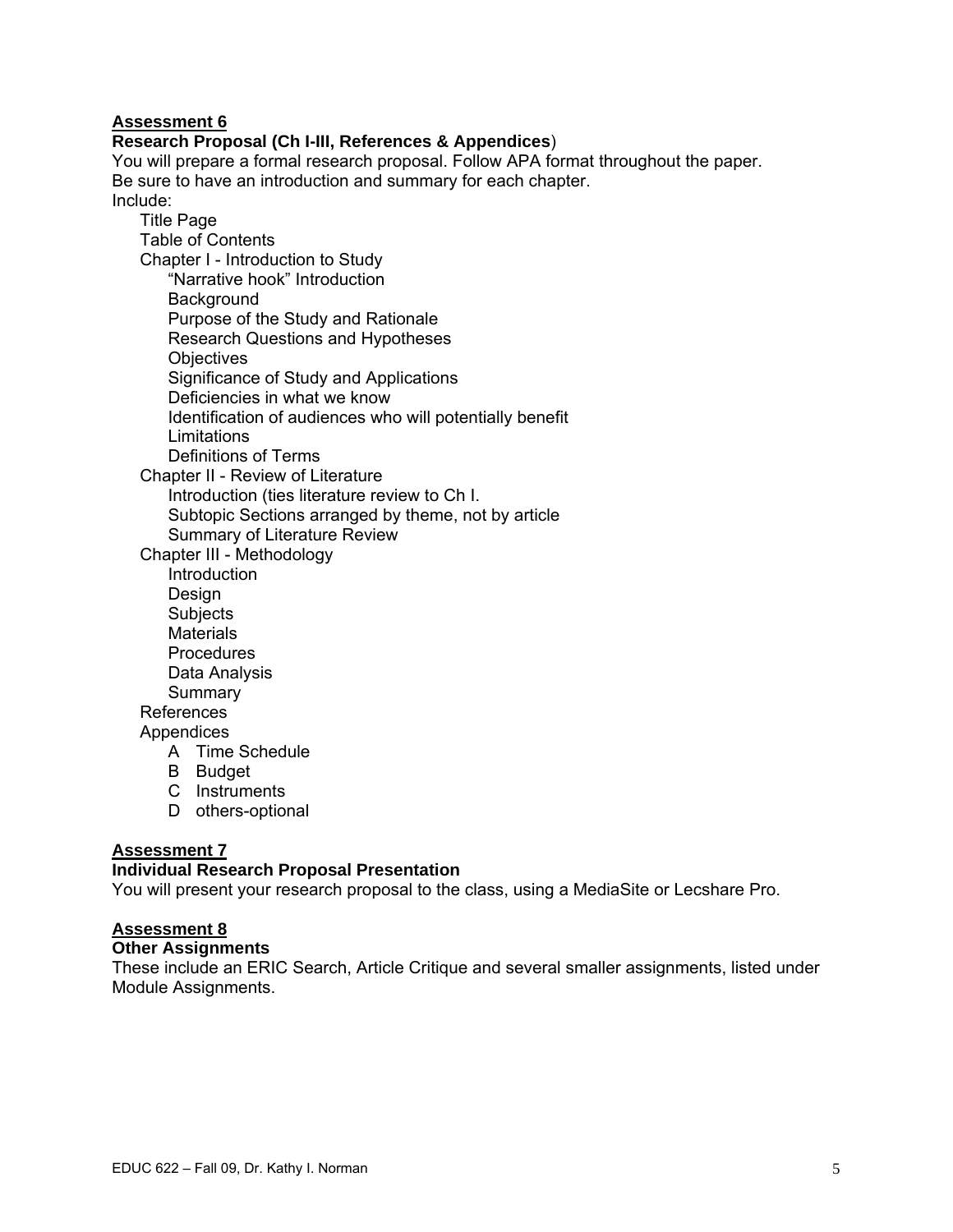# **Course Grading Criteria**

- 1. Distinguished Category (Grade of A). Reserved for exceptional students. The student is superior in all areas of writing, presentations, and participation. Required research and assignments are superior in both content and writing with outstanding observations and explanations; use of complex, strong vocabulary, appropriate use of APA form and style. Student demonstrates scholarly demeanor, and interest in learning beyond the standard expectation. All papers are turned in on time and the student is actively present during entire class sessions.
- 2. Commendable Category (Grade of B). Very good in all areas producing the expected reports, writings, and presentations. The assignments are turned in on time.
- 3. Acceptable or Average Category (Grade of C). Performance is acceptable and meets the minimum requirements.
- 4. Unacceptable (Grade of F). Absences, late arrival and early departure from class, lack of active participation, student does not demonstrate adequate knowledge of the subject matter. Assignments are not turned in on time.

# **Assignment Grading Criteria**

| <b>Category</b>     | <b>Distinguished</b> | <b>Acceptable</b> | Unacceptable | <b>Your Score</b> |
|---------------------|----------------------|-------------------|--------------|-------------------|
| Organization        |                      |                   |              |                   |
| <b>Completeness</b> |                      |                   |              |                   |
| <b>Content</b>      |                      |                   |              |                   |
| Relevance           |                      |                   |              |                   |
| Cogency             |                      |                   |              |                   |

#### **Rubric for Written Assignments**

#### **Categories for Evaluation Explanation**

- 1. Organization. Evidence of a logical and meaningful consistency in the structure of the response to the structure of the assignment, evidence of planned presentation having a clear flow from the beginning, through the middle, to the conclusion.
- 2. Completeness. Evidence of having covered all parts of the assignment in the response.
- 3. Content. Evidence of having developed the response from significant concepts and insights gained from the readings, drawing upon relevant theories, literature, and citing sources in APA form and style as appropriate.
- 4. Relevance. Maintenance of pointed and clear relationships in response to the assignment, avoidance of digression from the main points of assignment, avoidance of boilerplate or filler material, and avoidance of redundant matter and educational jargon.
- 5. Cogency. Depth and breadth of insight, reasoning, and understanding exhibited in response through the integration of thought and argument.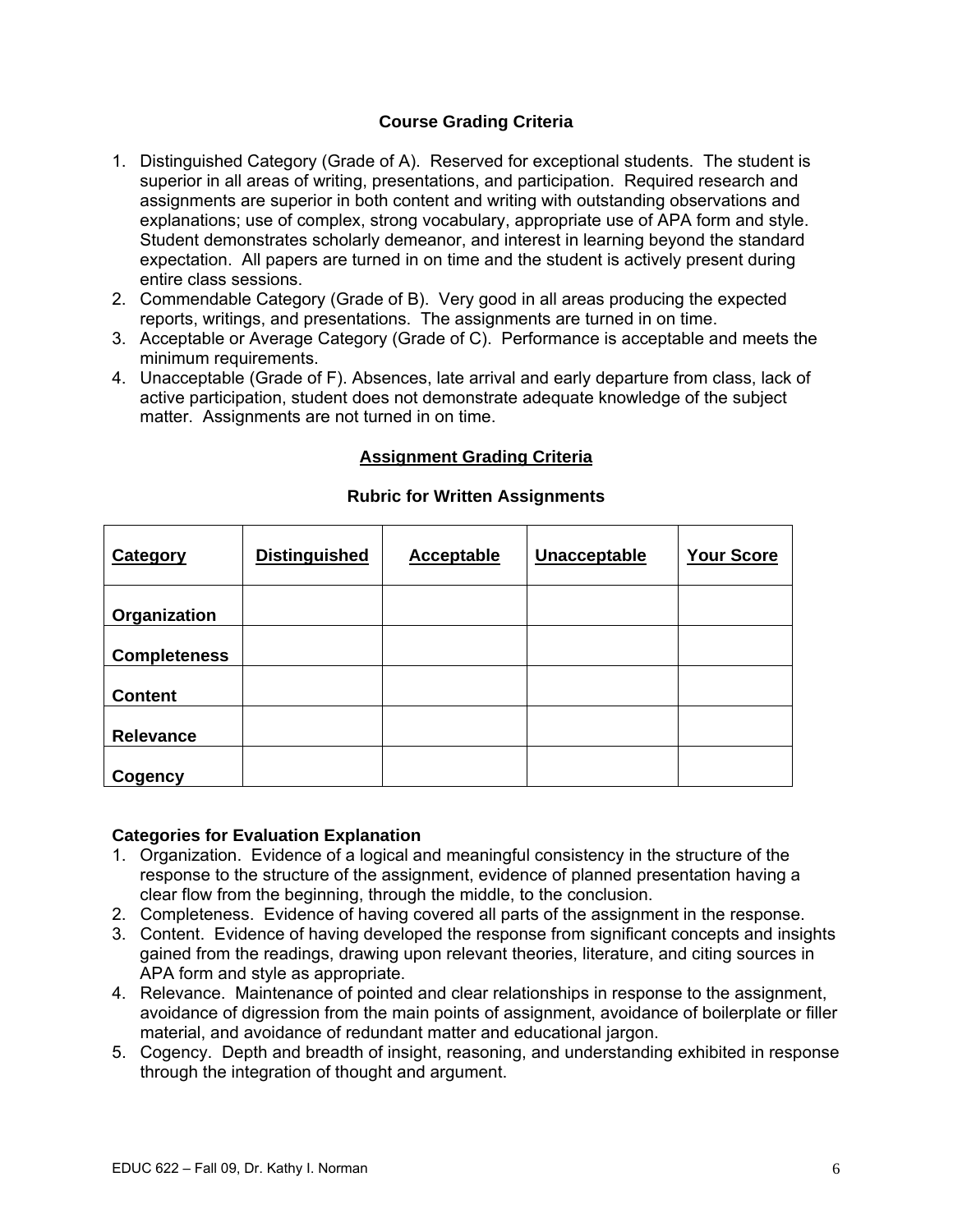## **Levels of Performance Explanation**

- 1. Distinguished
	- a. Few errors—proper grammar, spelling, and punctuation.
	- b. Clear focus and use of appropriate/consistent tense and tone.
	- c. Depth and complexity of ideas—details, reflection, analysis, and thought.
	- d. Use of references indicates substantial research.
	- e. Use of a variety of sentence length and structure (follows APA form and style).
- 2. Acceptable
	- a. Some errors in grammar, spelling, and punctuation
	- b. Grammatical errors do not interfere with communication.
	- c. Focused on a purpose—suitable tone and use of historic present.
	- d. Depth of ideas supported by relevant details.
	- e. Use of references indicates ample research.
	- f. Logical organization.
	- g. Varied sentence structure—acceptable and effective language.
- 3. Unacceptable
	- a. Attempt to establish and maintain purpose and communicate with the audience.
	- b. Unelaborated idea development and repetitious details.
	- c. Unelaborated details.
	- d. Use of few references.
	- d. Use of non-current literature.
	- e. Errors in grammar, spelling, and punctuation
	- f. Lapses in focus and coherence.
	- g. Use of simplistic and awkward sentences.
	- h. Use of imprecise and simplistic language.

## **Research Proposal Grading Criteria**

#### **Overall Guidelines for Chapters:**

- Break up the text as much as possible: use subheadings
- Edit for awkward sentence construction especially if you have tried to paraphrase someone else's words in order to avoid quoting.
- Try to paraphrase long quotes. If you must keep a long quote, see the APA manual for block quote formatting.
- Each chapter must have an introduction
- Each chapter should end with a summary or conclusion restating the main idea of the chapter
- Proofread, proofread, proofread...

All written work must be in APA format.

18-20 pts. The paper contains all required sections and attempts to answer the inquiry question posed by the author. The author demonstrates ease and facility in expressing ideas, observations, and feelings. The writing flows smoothly and naturally, and is understandable. The author stays on topic. The writing shows development of ideas that are interesting or provocative and creates a vivid image of thoughts or feelings through the use of details. The writing demonstrates insightful and reflective thinking. The author uses lively and concrete language appropriate to the paper's purpose. The author clearly communicates the leadership implications of the proposed study. The author observes all elements of APA rules.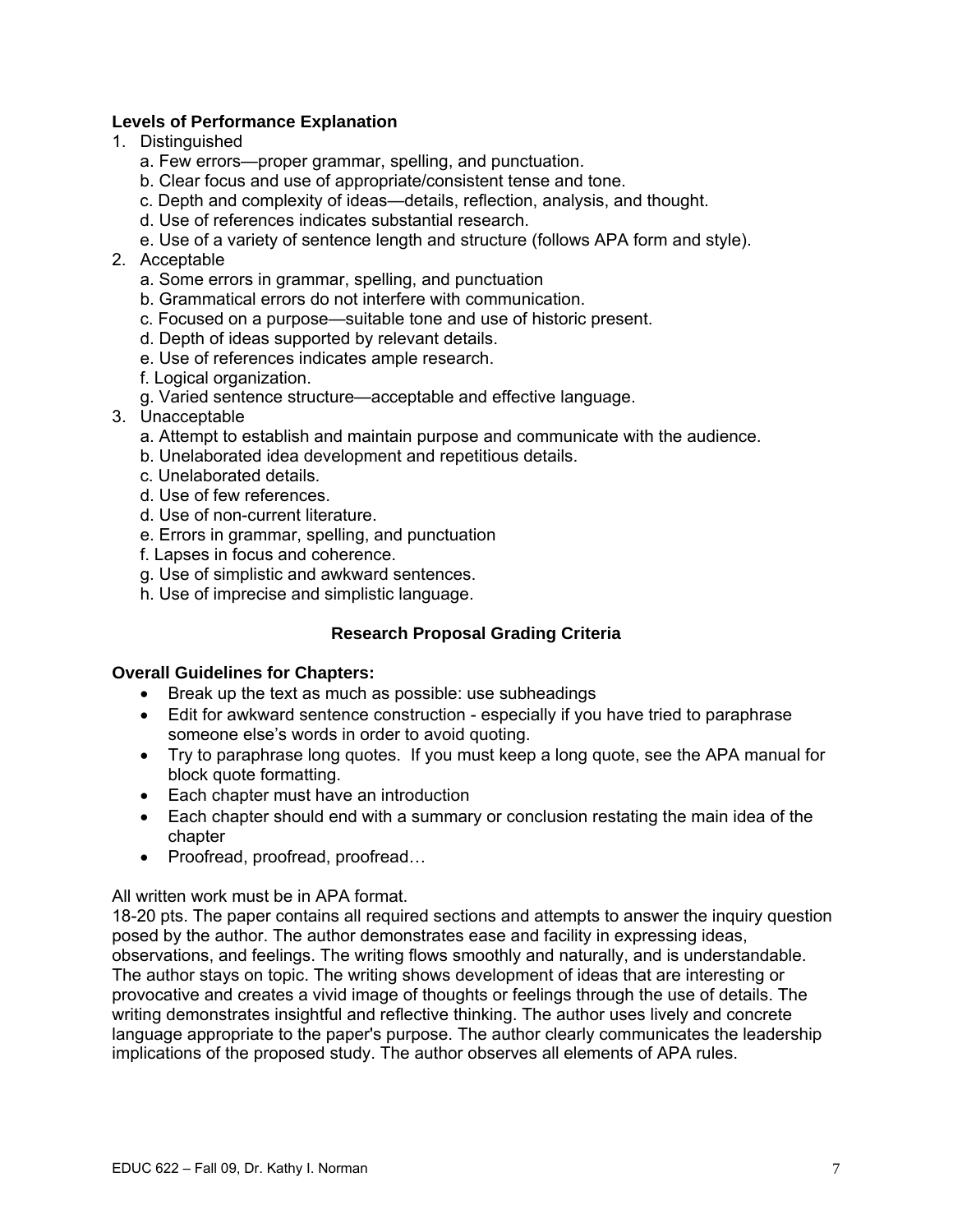16-17 pts. The paper contains all required sections and attempts to answer the inquiry question posed by the author. The author demonstrates ease and facility in expressing ideas, observations, and feelings. The writing flows smoothly and naturally, and is understandable. The author generally stays on topic. The writing shows development of ideas that are interesting or provocative but may not create a vivid image of thoughts or feelings. The author explores ideas, but may be unwilling to take risks or to reshape his or her thoughts. The writing may demonstrate insightful and reflective thinking that is implied or stated. The author communicates the science/math/technology education implications of the proposed study. The author observes most elements of APA rules.

14-15 pts. The paper contains all required sections and attempts to answer the inquiry question posed by the author. The author demonstrates proficiency in expressing ideas, observations, and feelings. The writing is generally understandable and coherent, but lacks complete coherence. The main idea may shift and be difficult to follow. He or she develops ideas in a somewhat predictable fashion but shows some exploration of thoughts. The author may attempt to convey interesting ideas or vivid images, but fails to develop ideas fully. The writing may show some evidence of insightful and reflective thinking. Science/math/technology education implications of study are vague. The author observes some elements of APA rules.

12-13 pts. The paper contains some of the required sections and attempts to answer the inquiry question posed by the author. The author develops few ideas and thoughts, and has difficulty expressing his or her ideas in a fluent manner. The author may construct rambling sentences or lists of ideas, is sometimes confused, and frequently presents an unfocused collection of generalized details. He or she makes weak or ineffective attempts to explore or create vivid impressions. The writing rarely shows evidence of insightful or reflective thinking. Science/math/technology education implications implications of study are unclear. Use of APA rules is haphazard.

10-11 pts. There is limited evidence that the paper contains some of the required sections and attempts to answer the inquiry question posed by the author. The author demonstrates halting, fragmented expression of ideas resulting in unconnected and somewhat incoherent writing. It is brief, thin or insubstantial. Ideas and thoughts are barely developed and the author often relies on merely the title or a single word. There is little or no exploration of ideas. The author shows little or no evidence of insightful or reflective thinking.

< 10 pts. There is little or no evidence that the paper contains some of the required sections and attempts to answer the inquiry question posed by the author. The author demonstrates little or no evidence of fluency and little or no coherence. The writing may be garbled and impossible to understand, except for occasional words or phrases. The author relies on the title or a single word without development of ideas or thoughts.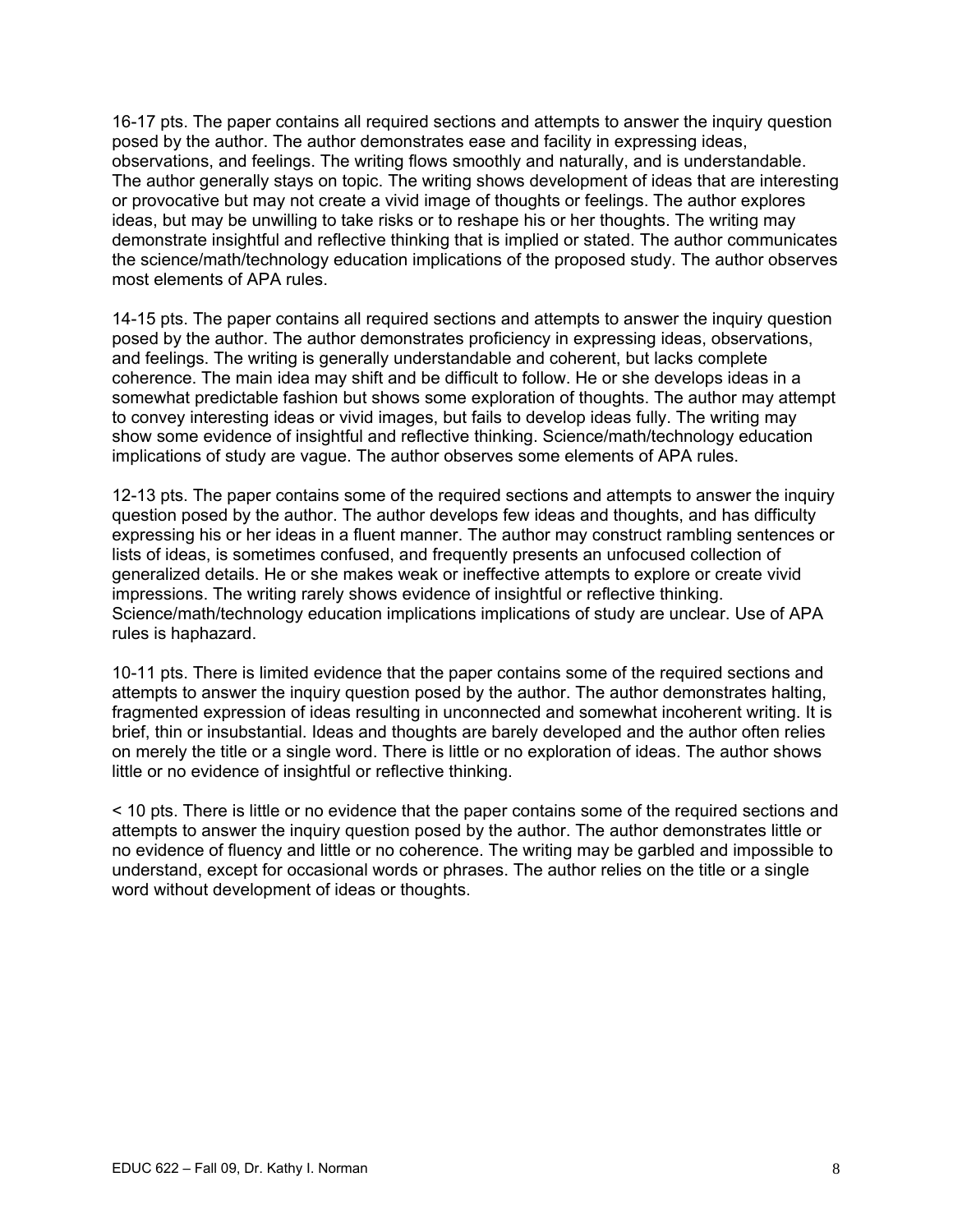## **CSUSM Graduate Program Academic Honesty Information**

CSUSM has an academic honesty policy. All students are required to adhere to the policy and instructors have responsibilities to enforce the policy.

Academic honesty includes the ethical responsibility to appropriately reference and cite the work of others. In addition to the ethical considerations, the work of others is intellectual property and, as such, is protected copyright law.

#### **Plagiarism is a special type of violation of academic honesty. It is the using others' ideas and words without clearly acknowledging the source of that information."**

The CSUSM General Catalog specifies plagiarism as:

- 1. not giving proper credit for ideas, words, or "specific substance of another's work,"
- 2. claiming authorship on a group project without actually doing the work,
- 3. claiming someone else's artistic or scholarly work as your own.

Graduate level writing often requires the quoting, summarizing and paraphrasing of text from published works. This is a complex process. To assist students in appropriately citing the work of others and avoiding situations where citations and references are not provided in the appropriate manner, a list of resources is below. These resources will assure that students have the tools to avoid unintentional violations of the academic honesty policy.

## **Consequences of Violating the Academic Honesty Policy**

The maintenance of academic integrity and quality education is the responsibility of each student within this university and the California State University system. Cheating and plagiarism in connection with an academic program at a campus is listed in Section 41301, Title 5, *California Code of Regulations*, as an offense for which a student may be expelled, suspended, put on probation, or given a less severe disciplinary sanction.